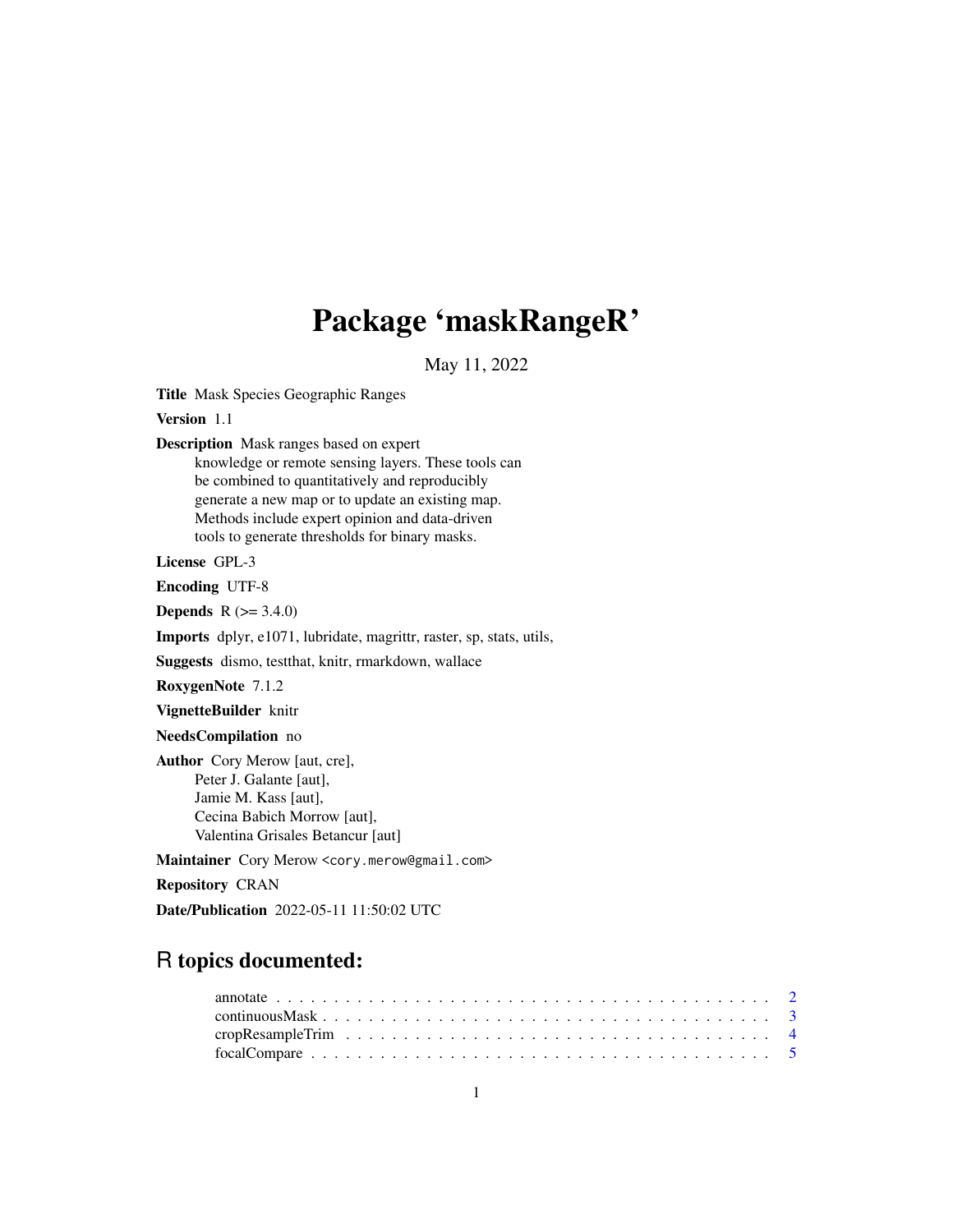#### <span id="page-1-0"></span>2 annotate annotate annotate annotate annotate annotate annotate annotate annotate annotate annotate annotate annotate annotate annotate annotate annotate annotate annotate annotate annotate annotate annotate annotate anno

| Index | $\overline{14}$ |
|-------|-----------------|
|       |                 |
|       |                 |
|       |                 |
|       |                 |
|       |                 |
|       |                 |

annotate *Annotate point data with rasters based on matching dates.*

#### Description

Annotate point data with rasters based on matching dates associated with points to dates associated with rasters. Specifically, we're thinking of the points as species observations and the rasters as remotely sensed environmental layers, but they can represent any points and rasters with dates.

#### Usage

annotate(datedOccs, env, envDates, dateScale)

#### Arguments

| datedOccs | a 'SpatialPointsDataFrame' of occurrence localities (generally longitude and lat-<br>itude in decimal degrees) paired with dates. One column must be labeled 'date'<br>and have class 'POSIXct', e.g., as obtained from using 'lubridate::parse_date_time' |
|-----------|------------------------------------------------------------------------------------------------------------------------------------------------------------------------------------------------------------------------------------------------------------|
| env       | a raster stack                                                                                                                                                                                                                                             |
| envDates  | a vector of dates the same length as 'env'. The vector should have class 'POSIXct',<br>e.g., as obtained from using 'lubridate::parse_date_time'                                                                                                           |
| dateScale | string: 'year', 'month', or 'day'                                                                                                                                                                                                                          |

#### Details

See Examples.

#### Value

a SpatialPointsDataFrame

#### Author(s)

Cory Merow <cory.merow@gmail.com>,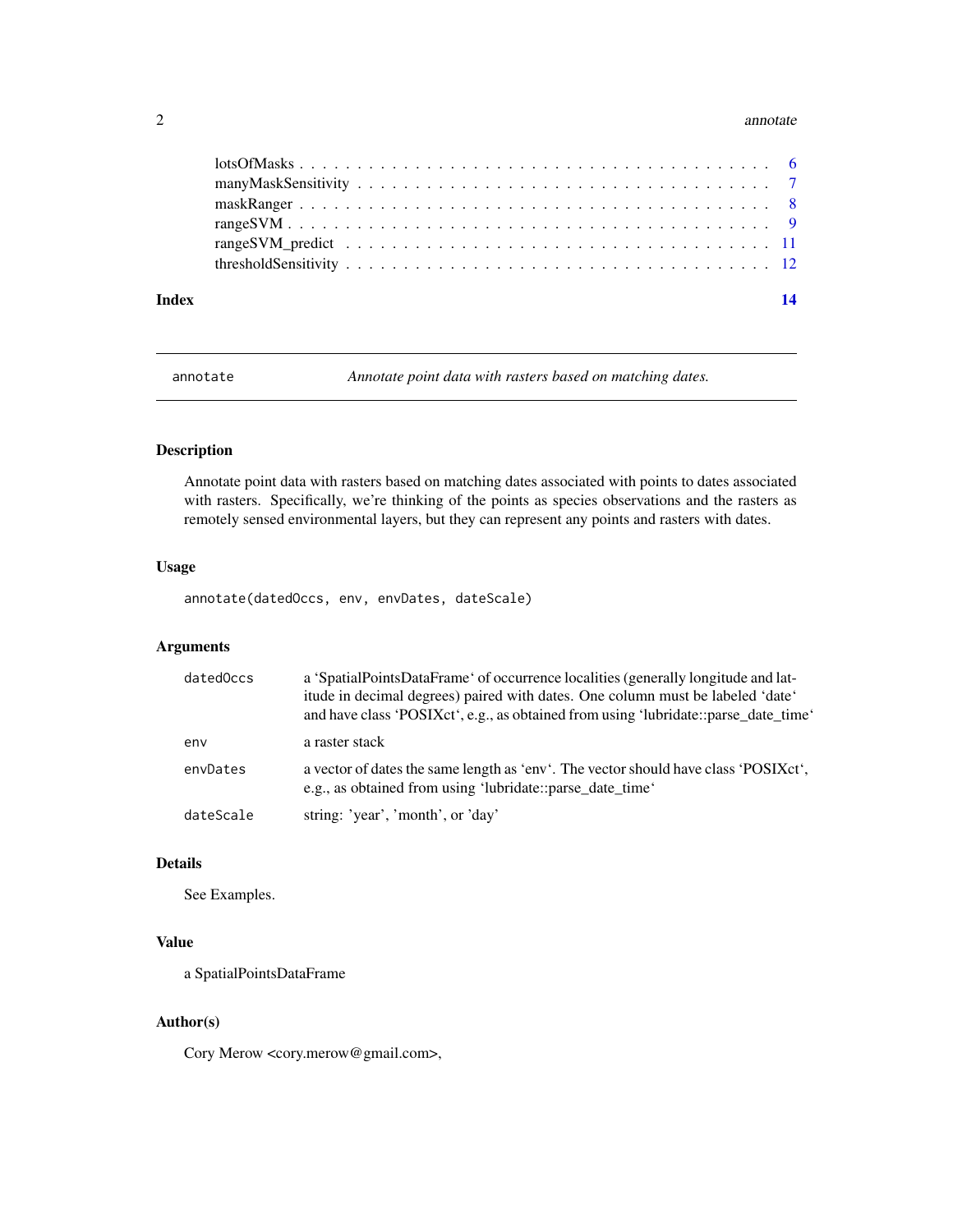#### <span id="page-2-0"></span>continuousMask 3

#### Examples

```
r1 <- raster::raster(nrows=50, ncols=50, xmn=-50, xmx=50)
raster::values(r1) <- runif(n = (50*50))
r2 <- raster::raster(nrows=50, ncols=50, xmn=-50, xmx=50)
raster::values(r2) <- runif(n = (50*50))
env <- raster::stack(r1,r2)
names(env) <- c("1995","1996")
datedOccs \leq data.frame(cbind(c(0,10), c(-10,15)))
colnames(datedOccs) <- c("long", "lat")
datedOccs$date <- c("1995", "1996")
datedOccs$date <- lubridate::parse_date_time(datedOccs$date, orders = c("Y", "Ym"))
sp::coordinates(datedOccs) <- c("long", "lat")
raster::projection(datedOccs) <- raster::projection(env)
dateScale = "year"
envDates <- c("1995","1996")
annotate(dataOccs = datedOccs, env = env, envDates = envDates, dateScale = dateScale)
```

| continuousMask | Update a binary raster (species range map) to continuous values that         |
|----------------|------------------------------------------------------------------------------|
|                | describe the proportion of cell that is suitable or the quality of the cell. |

#### Description

The use case envision is updating a binary map to continuous values that describe the proportion of the cell that is suitable, based on land use/land cover classes

#### Usage

```
continuousMask(contStack, suitable, binaryRange, maskValue = NA, ...)
```
#### Arguments

| contStack   | a stack of layers with continuous values.                                                                                                        |
|-------------|--------------------------------------------------------------------------------------------------------------------------------------------------|
| suitable    | a vector of names of suitable layers of 'contStack'. These can be substrings of<br>the layer names that can be 'grep'ped from 'names(contStack)' |
| binaryRange | a binary raster                                                                                                                                  |
| maskValue   | numeric. The value in 'binaryRange' that indicates the unsuitable cell                                                                           |
| $\ddotsc$   | arguments to be passed to 'raster::mask'                                                                                                         |

#### **Details**

See Examples.

#### Value

a raster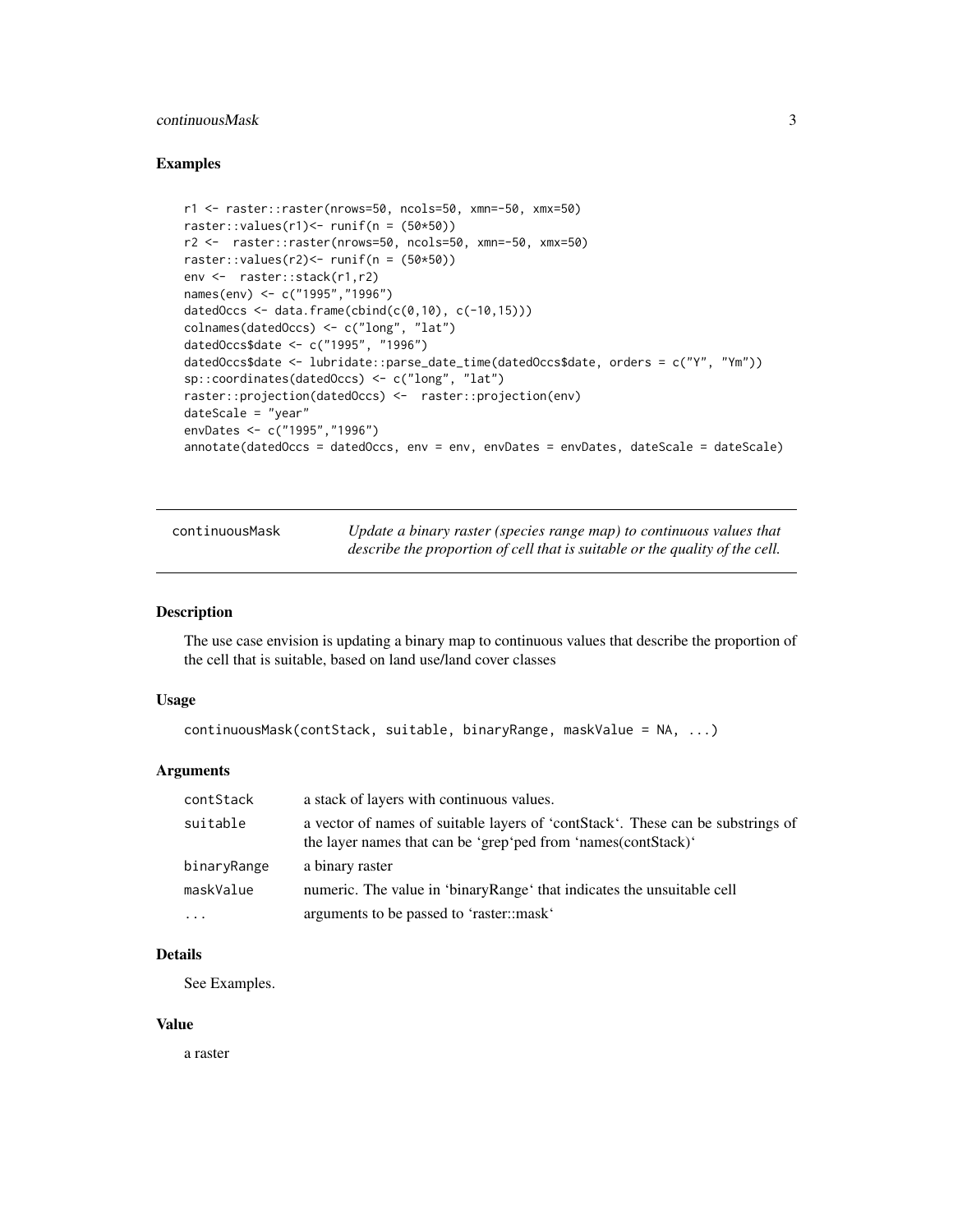#### <span id="page-3-0"></span>Author(s)

Cory Merow <cory.merow@gmail.com>,

cropResampleTrim *Line two rasters or stacks or lists of rasters*

#### Description

Obtain the same extents and resample to the finest resolution layer.

#### Usage

cropResampleTrim(expertMap, maskListRaw)

#### Arguments

| A binary map, either as a polygon or a raster.                                                                     |
|--------------------------------------------------------------------------------------------------------------------|
| A list of rasters, each corresponding to layers from which masks will eventually<br>be made (in another function). |
|                                                                                                                    |

#### Details

See Examples.

#### Value

a list

#### Author(s)

Cory Merow <cory.merow@gmail.com>,

```
r1 <- raster::raster(raster::extent(c(-72, -64, 41, 50)), res = c(0.008333333, 0.008333333))
raster::values(r1) <- (1:raster::ncell(r1))^2
coords <- dismo::randomPoints(r1, 4)
polyg <- sp::SpatialPolygons(list(sp::Polygons(list(sp::Polygon(coords)),1)))
r2 <- raster::raster(raster::extent(c(-72, -64, 41, 50)), res = c(0.008333333, 0.008333333))
raster::values(r2) <- (1:raster::ncell(r2))^3
r3 <- raster::raster(raster::extent(c(-72, -64, 41, 50)), res = c(0.008333333, 0.008333333))
raster::values(r3) <- (1:raster::ncell(r3))^0.5
maskListRaw <- list(r1, r2, r3)
cropResampleTrim(expertMap = polyg, maskListRaw = maskListRaw)
```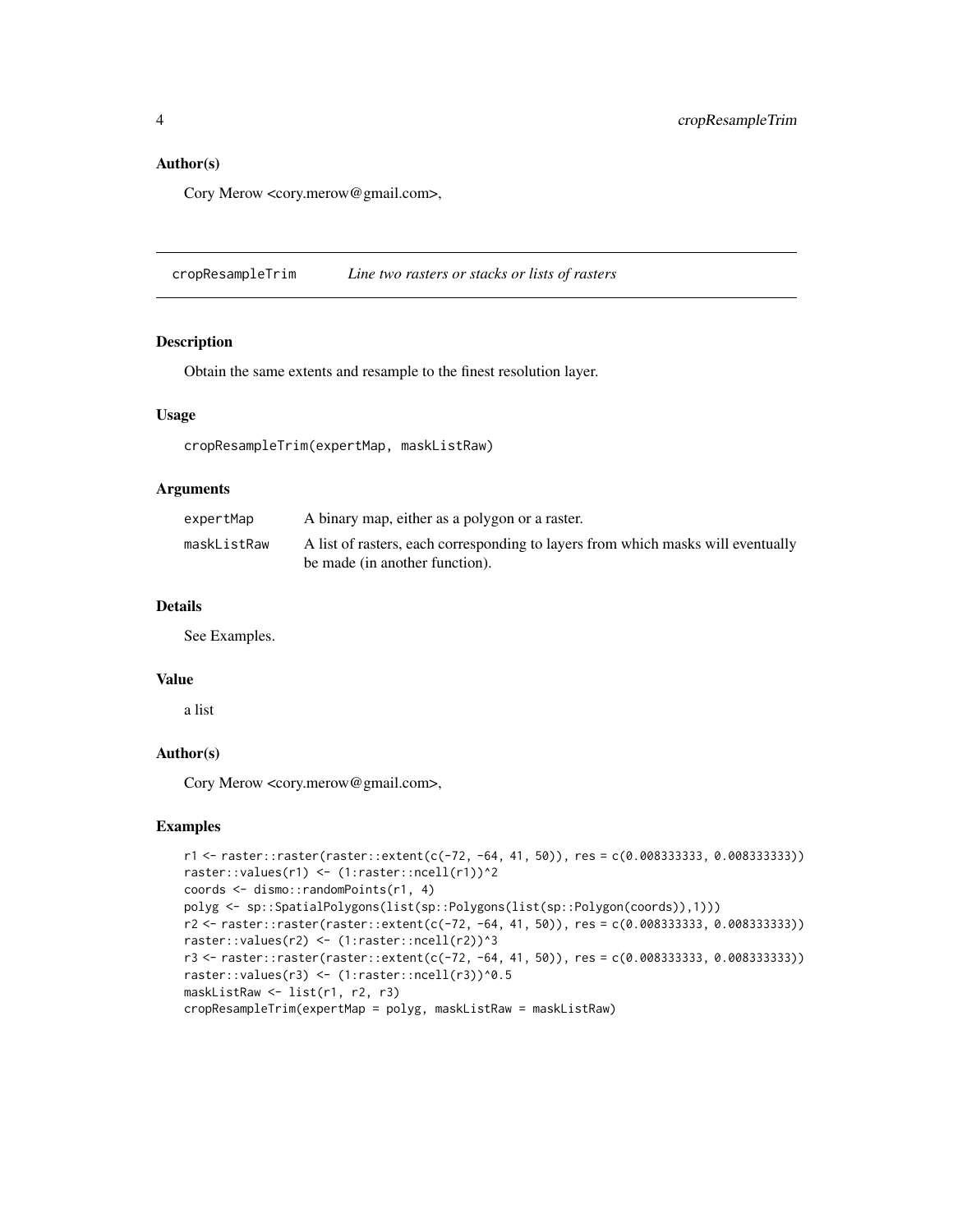<span id="page-4-0"></span>

Aids in exploring how different focal regions may affect masks.

#### Usage

```
focalCompare(layer, windowSizes, fun, mc.cores = 1)
```
#### Arguments

| layer       | A single raster layer to be summarized.                                                                                                                                                                                                                                                                                             |
|-------------|-------------------------------------------------------------------------------------------------------------------------------------------------------------------------------------------------------------------------------------------------------------------------------------------------------------------------------------|
| windowSizes | A vector of the number of cell in each direction to buffer for the focal summary.<br>E.g., a value of 1 indicates the 8 cells immediately surrounding the focal cell,<br>i.e., which are 1 cell away.                                                                                                                               |
| fun         | The function fun should take multiple numbers, and return a single number. For<br>example mean, modal, min or max. It should also accept a na.rm argument (or<br>ignore it, e.g. as one of the 'dots' arguments. For example, length will fail, but<br>function(x, )na.omit(length(x)) works. (Specifications from 'raster::focal') |
| mc.cores    | Number of cores for (optional) parallelization                                                                                                                                                                                                                                                                                      |

#### Details

See Examples.

#### Value

Raster object

#### Note

This may be particularly useful if for mobile species when their movement patterns cover a much larger extent than the single cell in which they were observed.

#### Author(s)

Cory Merow <cory.merow@gmail.com>,

```
r <- raster::raster(ncols=36, nrows=18, xmn=0)
r[] <- runif(raster::ncell(r))
r15 <- focalCompare(r, windowSizes = c(1:5),mc.cores=1,fun=mean)
```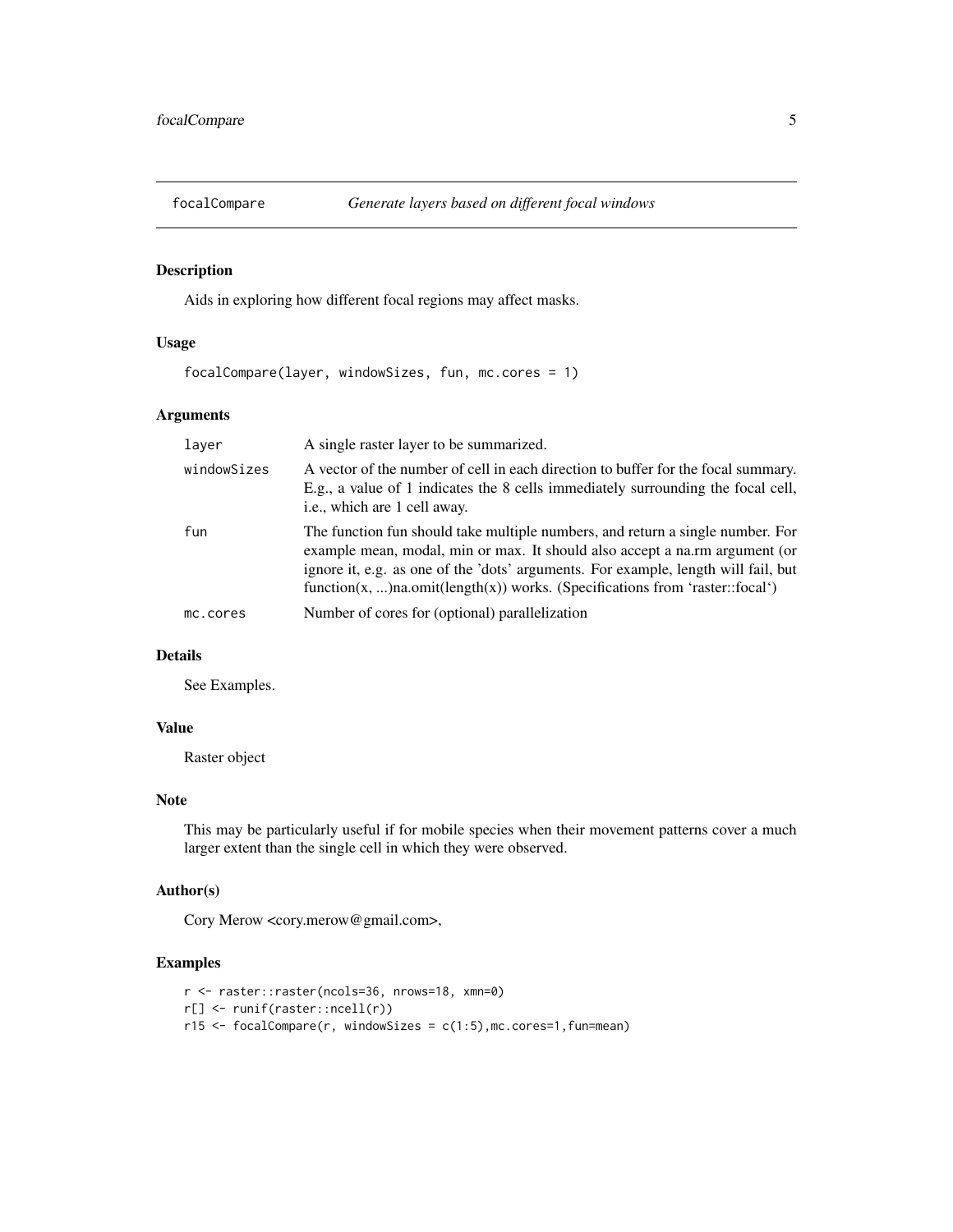<span id="page-5-0"></span>

Based on a potential distribution, environmental rasters, and bounds for suitable habitat on the environmental rasters

#### Usage

lotsOfMasks(expertRaster, maskStack, maskBounds)

#### Arguments

| expertRaster | The binary expert map (1s and 0s), rasterized with the same projection as 'maskStack'                                                                      |
|--------------|------------------------------------------------------------------------------------------------------------------------------------------------------------|
| maskStack    | A stack of *named* layers from which masks will be made                                                                                                    |
| maskBounds   | A data frame with columns indicating the layer name (matching the names in<br>maskStack), and the min and max values of that layer to be used for masking. |

#### Details

See Examples.

#### Value

a RasterStack

#### Author(s)

Cory Merow <cory.merow@gmail.com>,

```
r1 <- raster::raster(nrows=108, ncols=21, xmn=0, xmx=10)
raster::values(r1) <- sort(runif(n = (108*21)))
r1[r1>0.5] < -1r1[r1<0.5] < -0r2 <- raster::raster(nrows=108, ncols=21, xmn=0, xmx=10)
raster::values(r2) <- runif(n=(108*21))
r3 <- raster::raster(nrows=108, ncols=21, xmn=0, xmx=10)
raster::values(r3) <- runif(n=(108*21))
maskStack <- raster::stack(r2, r3)
names(maskStack) <- c("r2", "r3")
minbounds \leq c(0.3, 0.4)maxbounds <-c(0.4, 0.5)maskBounds <- data.frame(cbind(c("r2", "r3"), minbounds, maxbounds))
colnames(maskBounds)<- c("Layer", "Min Value", "Max Value")
maskBounds[,2] <- as.numeric(as.character(maskBounds[,2]))
```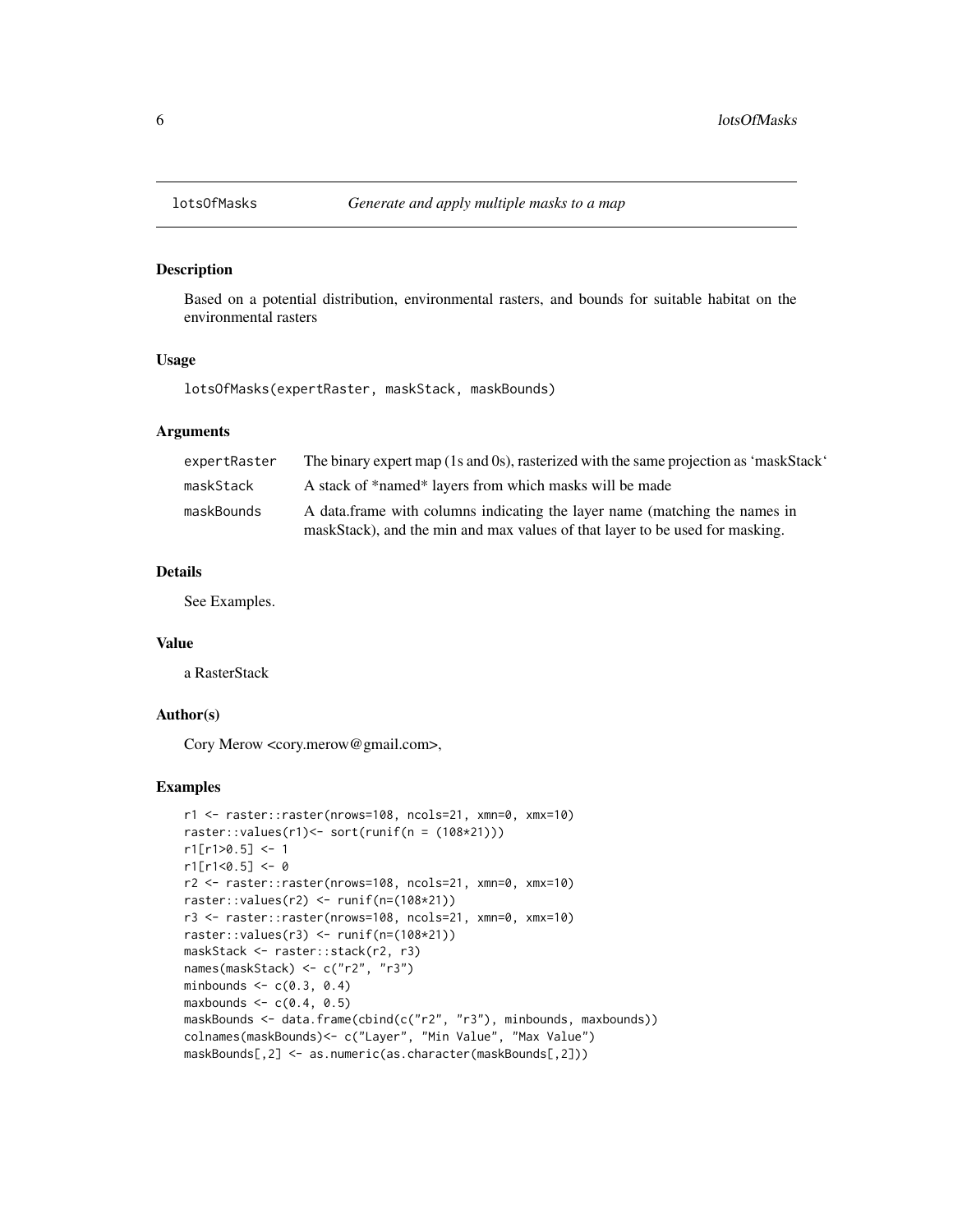```
maskBounds[,3] <- as.numeric(as.character(maskBounds[,3]))
out <- lotsOfMasks(expertRaster = r1, maskStack = maskStack, maskBounds = maskBounds)
```
manyMaskSensitivity *Sensitivity testing for masks*

#### Description

Compare how masks of climate tolerances affect predicted area

#### Usage

```
manyMaskSensitivity(crt, rasProj = NULL, maskBounds, expertRaster)
```
#### Arguments

| crt          | A raster stack; the output from the function maskRangeR::cropResampleTrim                                                                                        |
|--------------|------------------------------------------------------------------------------------------------------------------------------------------------------------------|
| rasProj      | (optional) a character string: a proj4string showing the projection of the envi-<br>ronmental layers. If NULL, areas will be estimated using the raster package. |
| maskBounds   | A data frame with columns indicating the layer name (matching the names in<br>maskStack), and the min and max values of that layer to be used for masking.       |
| expertRaster | The binary expert map (1s and 0s), rasterized with the same projection as 'maskStack'                                                                            |

#### Details

See Examples.

#### Value

returns a data.frame where row names are the environmental layer name combinations, and Area is expressed in square km, unless a projection is supplied

#### Author(s)

Peter Galante <pgalante@amnh.org>

#### Examples

#See lotsOfMasks and maskRanger examples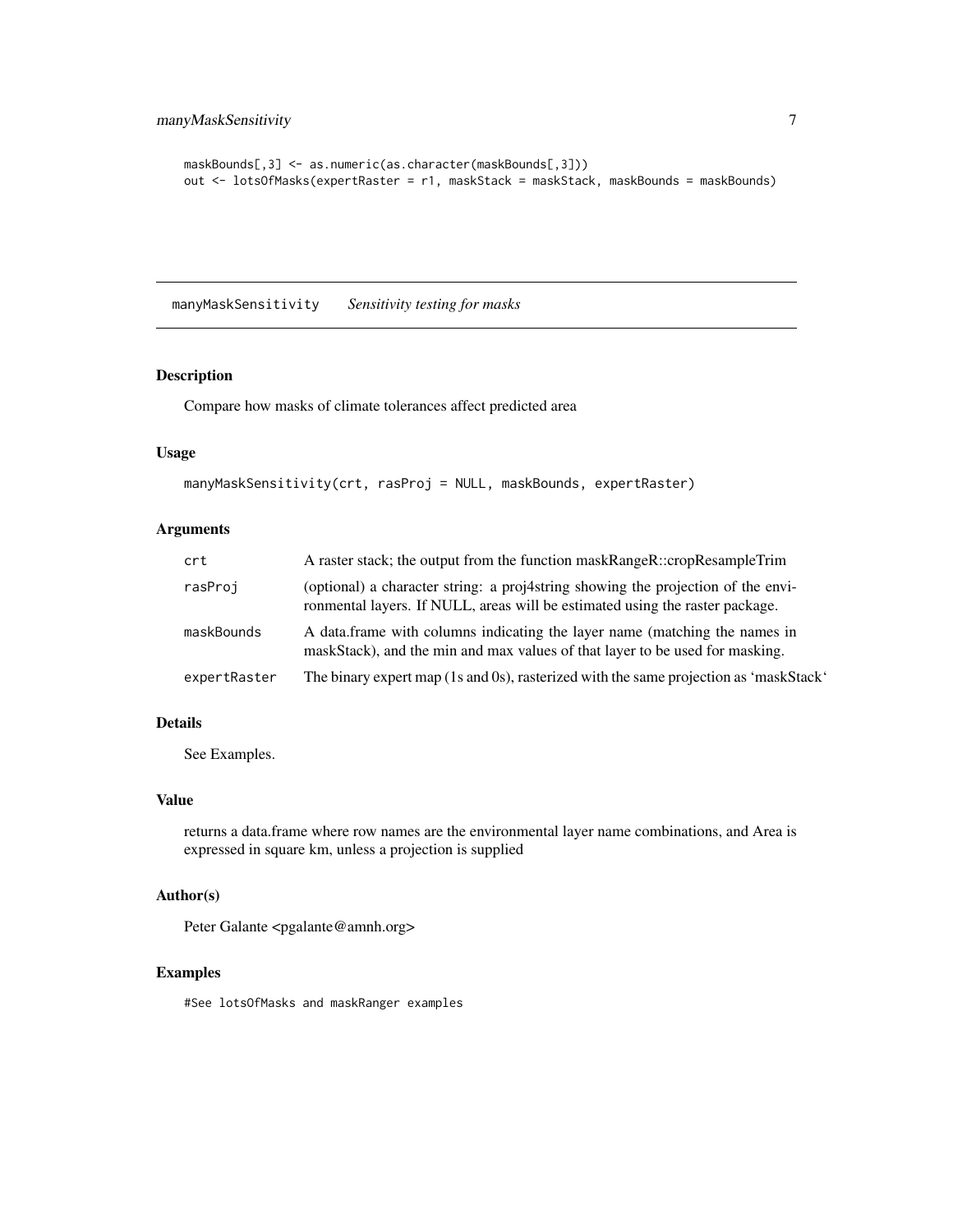<span id="page-7-0"></span>

Performs data driven masking of potential species distributions.

#### Usage

```
maskRanger(
  potentialDist,
  initialDist = NULL,
  maskLayers,
  logicString,
  method = "mask"\mathcal{L}
```
#### Arguments

| potentialDist | A raster stack of binary or continuous values. Supplying more than one layer<br>will be interepreted as different time periods. Layers should follow the naming<br>convention 'Y2000', 'Y2001', etc. Must have same extent and resolution as<br>maskLayers.                                                       |
|---------------|-------------------------------------------------------------------------------------------------------------------------------------------------------------------------------------------------------------------------------------------------------------------------------------------------------------------|
| initialDist   | A raster showing a previously created optimally tuned SDM. Must have same<br>extent and resolution as maskLayers.                                                                                                                                                                                                 |
| maskLayers    | A single raster or a raster stack. If a single raster, the same mask will be applied<br>to each layer of 'potentialDist'. If a stack it must have the same number of<br>layers as potential Dist, and each layer corresponds to a different time period.<br>Must have same extent and resolution as initial Dist. |
| logicString   | a character indicating the logical conditions to use for masking.                                                                                                                                                                                                                                                 |
| method        | A list of strings defining methods to be used, in the same order as 'rsList'. If<br>a single value is provided it will be applied to all rasters in 'rsList'. Options<br>currently include only 'mask' to mask cells with values outside the bounds.                                                              |

#### Details

See Examples.

#### Value

a raster stack

#### Note

To apply multiple masks, e.g., elevation and forest cover, use separate calls to maskRS.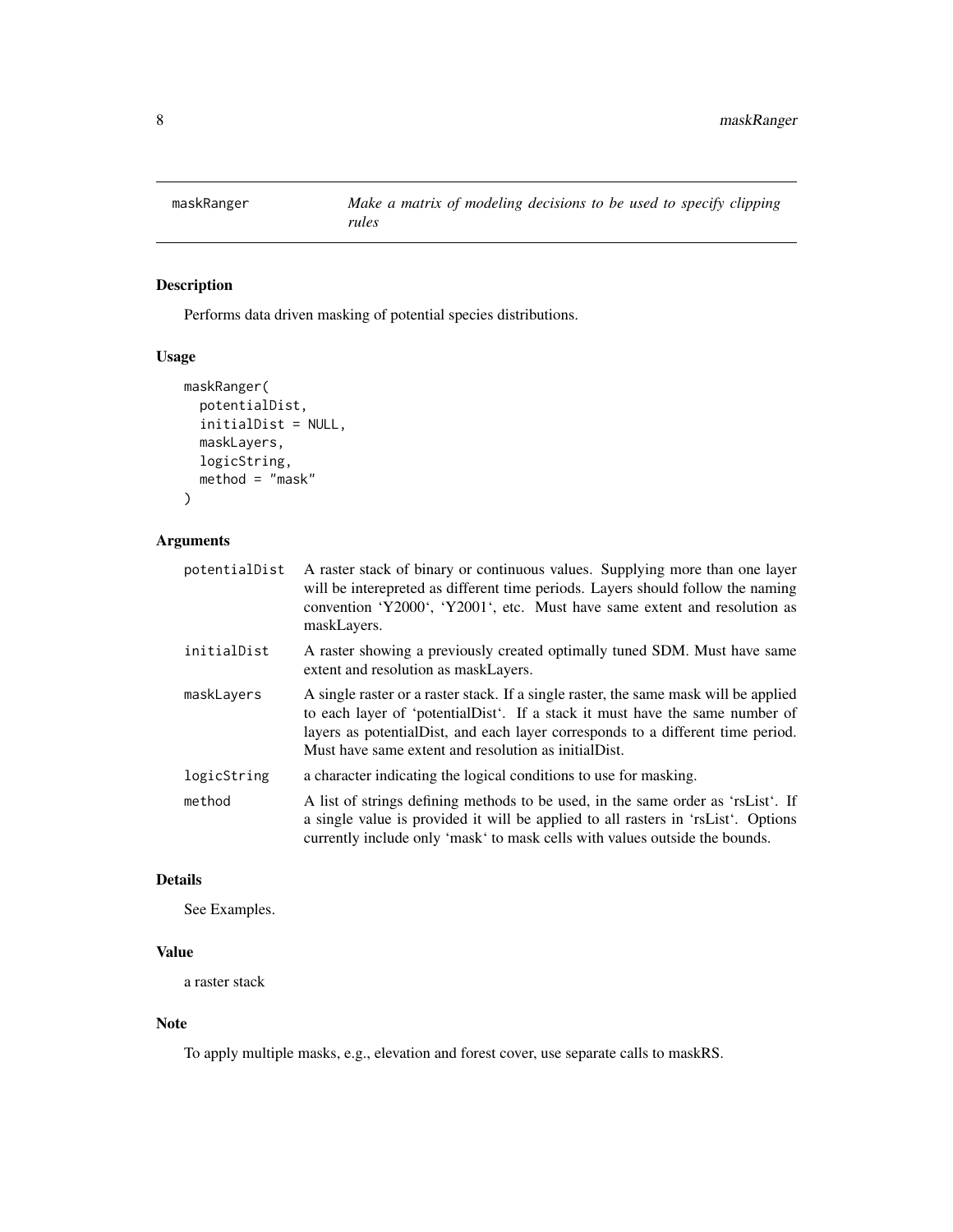#### <span id="page-8-0"></span>rangeSVM 9

#### Author(s)

Cory Merow <cory.merow@gmail.com>,

#### Examples

```
# Multiple Expert Maps
# Generate random polygon
env1 <- raster::raster(nrows=108, ncols=21, xmn=0, xmx=10)
env2 <- raster::raster(nrows=108, ncols=21, xmn=0, xmx=10)
env3 <- raster::raster(nrows=108, ncols=21, xmn=0, xmx=10)
raster::values(env1)<- sort(runif(n = (108*21)))
raster::values(env2)<- runif(n = (108*21))
raster::values(env3) <- runif(n = (108*21))
sdm <- raster::raster(nrows=108, ncols=21, xmn=0, xmx=10)
raster::values(sdm)<- sort(runif(n = (108*21)))
coords <- dismo::randomPoints(sdm, 3)
polyg <- sp::Polygon(coords)
polyg <- sp::SpatialPolygons(list(sp::Polygons(list(polyg), ID = "a")))
expertRaster <- raster::rasterize(polyg, sdm)
maskStack <-raster:: stack(env1, env2, env3)
names(maskStack) <- c("env1", "env2", "env3")
# Get list of tolerances for environmental data
env1Vals <- quantile(raster::values(env1), prob = c(0, 0.025, 0.25, 0.5, 0.75, 0.975, 1),
                     na.rm = TRUE)
env2Vals <- quantile(raster::values(env2), prob = c(0, 0.025, 0.25, 0.5, 0.75, 0.975, 1),
                     na.rm = TRUE)
env3Vals <- quantile(raster::values(env3), prob = c(0, 0.025, 0.25, 0.5, 0.75, 0.975, 1),
                     na.rm = TRUE)
maskBounds <- data.frame(rbind(cbind(env1Vals[[3]], env1Vals[[5]]),
                               cbind(env2Vals[[3]], env2Vals[[5]]),
                               cbind(env3Vals[[3]], env3Vals[[5]])))
maskBounds <- cbind(names(maskStack), maskBounds)
colnames(maskBounds) <- c("Layer", "min", "max")
# mask range by these tolerance masks
realized <- lotsOfMasks(expertRaster, maskStack, maskBounds)
```
rangeSVM *Classify species ranges based on occurrence coordinates and SDM scores.*

#### Description

rangeSVM() returns a tuned support vector machine (SVM) model that predicts species identity based on predictors that are solely spatial, based on occurrence coordinates, or a combination of spatial and environmental, based on both occurrence coordinates and environmental suitability values. Suitability values can be predicted with species distribution models (SDMs; a.k.a. ecological niche models).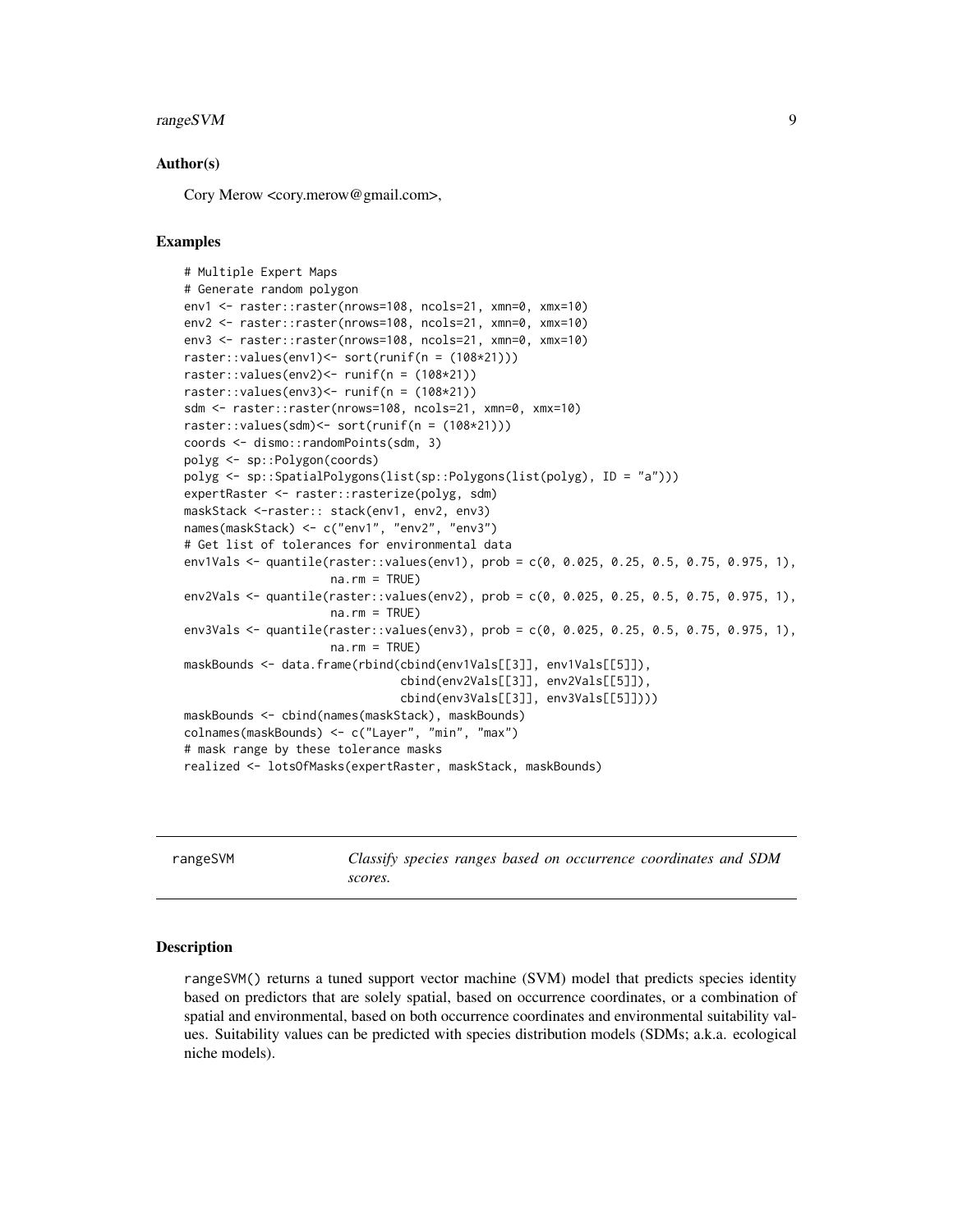#### Usage

rangeSVM(xy1, xy2,  $\dots$ , sdm = NULL, nrep = 100, weight = FALSE, mc.cores = 1)

#### Arguments

| xy1      | Matrix or data frame of occurrence coordinates for species 1.                                                                                                                            |
|----------|------------------------------------------------------------------------------------------------------------------------------------------------------------------------------------------|
| xy2      | Matrix or data frame of occurrence coordinates for species 2.                                                                                                                            |
| $\ddots$ | Other matrices or data frames of occurrence coordinates for additional species.                                                                                                          |
| sdm      | Raster or RasterStack representing environmental suitability (can be predictions)<br>from SDMs). These must have the same extent as both species' occurrence<br>points. Default is NULL. |
| nrep     | Numeric for number of SVM tuning iterations. Default is 100.                                                                                                                             |
| weight   | Boolean. If TRUE, species with fewer occurrence records are weighted higher<br>in the SVM. Default is FALSE.                                                                             |
| mc.cores | Number of cores to use for parallel processing. Default is 1.                                                                                                                            |
|          |                                                                                                                                                                                          |

#### Details

The tuning operation uses tune.svm() from the e1071 package, which performs 10-fold cross validation and selects the best model based on classification error. Ranges of the cost and gamma parameters are explored in the tuning exercise. The tuning function is iterated nrep times, and the parameter combination used most frequently across all iterations is used to build a final SVM model.

When sdm = NULL, the SVM is purely spatial, based only on the occurrence coordinates of each species. Otherwise, the SVM is fit with both a spatial predictor and any additional ones added as rasters. These extra predictors can be based on predictions from a species distribution model (SDM; a.k.a. ecological niche model), and in this case would represent environmental or climatic suitability, depending on the variables used in the SDM.

#### Value

The tuned SVM model.

```
r1.sdm \leq raster::raster(raster::extent(c(-72, -64, 41, 50)), res = c(0.008333333, 0.00833333))raster::values(r1.sdm) <- (1:raster::ncell(r1.sdm))^2
r2.sdm <- raster::raster(raster::extent(c(-72, -64, 41, 50)), res = c(0.008333333, 0.008333333))
raster::values(r2.sdm) <- (raster::ncell(r2.sdm):1)^2
r3.sdm <- raster::raster(raster::extent(c(-72, -64, 41, 50)), res = c(0.008333333, 0.008333333))
r3.sdm [1] <- 10
r3.sdm <- raster::distance(r3.sdm)
sp1.xy <- data.frame(dismo::randomPoints(r1.sdm, 15, prob = TRUE))
colnames(sp1.xy) <- c("longitude", "latitude")
sp2.xy <- data.frame(dismo::randomPoints(r2.sdm, 15, prob = TRUE))
colnames(sp2.xy) <- c("longitude", "latitude")
sp3.xy <- data.frame(dismo::randomPoints(r3.sdm, 15, prob = TRUE))
```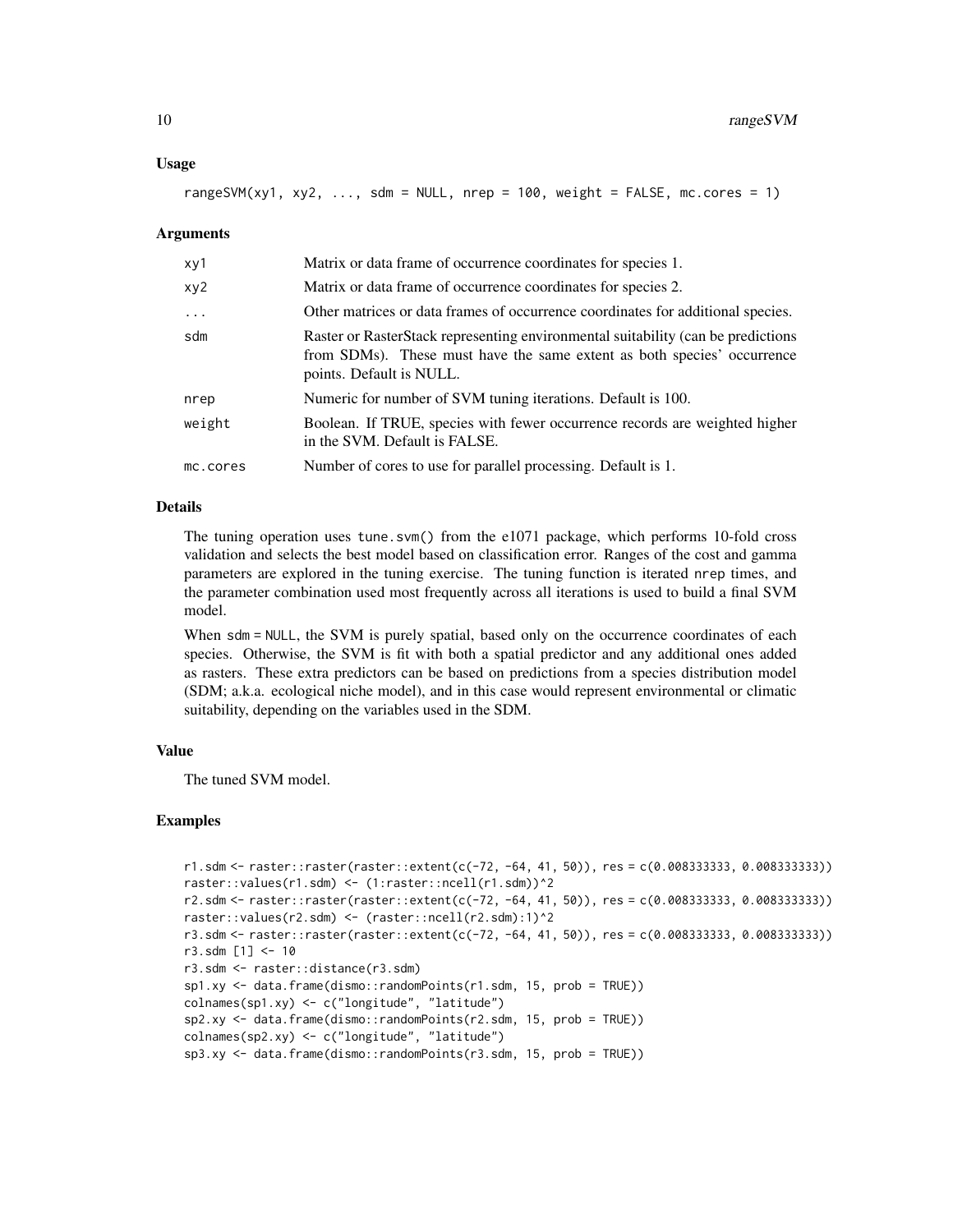```
colnames(sp3.xy) <- c("longitude", "latitude")
# Spatial SVMs (this can take about a minute to run)
svm.SP <- rangeSVM(sp1.xy, sp2.xy, sp3.xy, nrep=5) # more reps are recommended
```

| rangeSVM_predict | Generate a raster based on predictions of SVM model with values cor- |
|------------------|----------------------------------------------------------------------|
|                  | responding to the species.                                           |

rangeSVM\_predict() returns a raster representing the ranges of the species predicted by the fitted SVM tuned with rangeSVM().

#### Usage

```
rangeSVM_predict(svm, r, sdm = NULL)
```
#### Arguments

| svm | Model object for the SVM, returned by rangeSVM().                                                                                                                                     |
|-----|---------------------------------------------------------------------------------------------------------------------------------------------------------------------------------------|
| r   | Raster with the extent desired for the prediction. The values for cells used for<br>predictions must have non-NA values, but the particular values do not matter.                     |
| sdm | Raster or RasterStack representing environmental suitability (can be predictions<br>from SDMs). These rasters must match the predictor variables used in the SVM.<br>Default is NULL. |

#### Details

The values of the output raster are 1, 2, ..., corresponding to xy1, xy2, and any additional species used in rangeSVM(). These values represent the identities of the species.

#### Value

The Raster representing the SVM predictions.

```
r1.sdm <- raster::raster(raster::extent(c(-72, -64, 41, 50)), res = c(0.008333333, 0.008333333))
raster::values(r1.sdm) <- (1:raster::ncell(r1.sdm))^2
r2.sdm <- raster::raster(raster::extent(c(-72, -64, 41, 50)), res = c(0.008333333, 0.008333333))
raster::values(r2.sdm) <- (raster::ncell(r2.sdm):1)^2
r3.sdm <- raster::raster(raster::extent(c(-72, -64, 41, 50)), res = c(0.008333333, 0.008333333))
r3.sdm [1] <- 10
r3.sdm <- raster::distance(r3.sdm)
sp1.xy <- data.frame(dismo::randomPoints(r1.sdm, 15, prob = TRUE))
```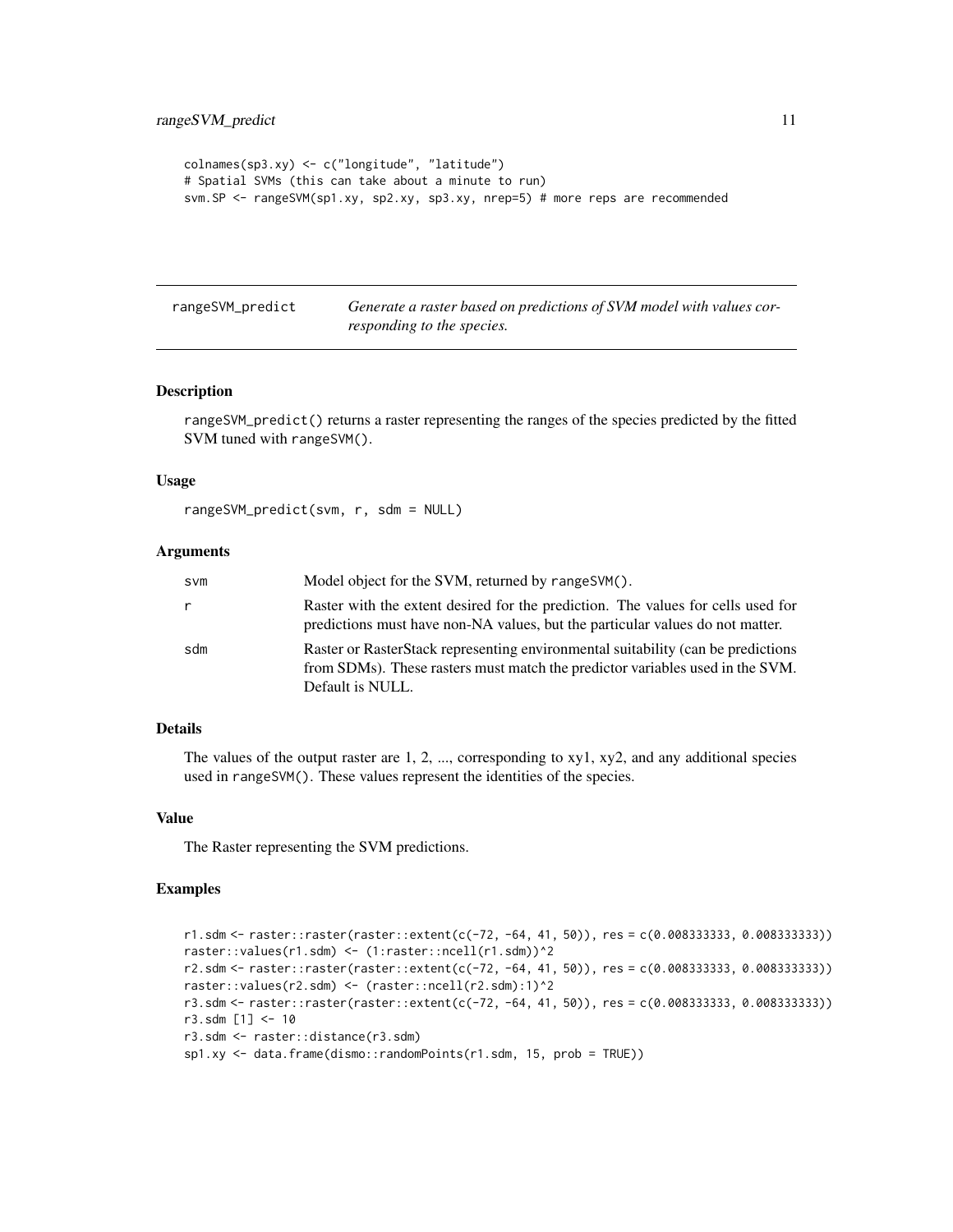```
colnames(sp1.xy) <- c("longitude", "latitude")
sp2.xy <- data.frame(dismo::randomPoints(r2.sdm, 15, prob = TRUE))
colnames(sp2.xy) <- c("longitude", "latitude")
sp3.xy <- data.frame(dismo::randomPoints(r3.sdm, 15, prob = TRUE))
colnames(sp3.xy) <- c("longitude", "latitude")
# Spatial SVMs (this can take about a minute to run)
svm.SP <- rangeSVM(sp1.xy, sp2.xy, sp3.xy, nrep=5)
# Use SVM to create a raster of predicted regions
rand_svm.SP <- rangeSVM_predict(svm = svm.SP, r = r1.sdm)
```
thresholdSensitivity *Sensitivity testing for thresholds*

#### Description

Measure a number of reasonable thresholds and calculate areas based on these thresholds

#### Usage

```
thresholdSensitivity(
 datedOccs,
 maskLayer,
 maskClass,
  sdm,
 maskProjection = NULL,
 maskVal = NULL,selectedValue = NULL
\lambda
```
#### Arguments

| datedOccs     | a 'SpatialPointsDataFrame' where one column is labeled 'date' and has class<br>'POSIXct', e.g., as obtained from using 'lubridate::parse_date_time'                                                                                                                                                                                                                                        |
|---------------|--------------------------------------------------------------------------------------------------------------------------------------------------------------------------------------------------------------------------------------------------------------------------------------------------------------------------------------------------------------------------------------------|
| maskLayer     | the layer from which you will build the mask. Usually the most recent satellite<br>derived raster                                                                                                                                                                                                                                                                                          |
| maskClass     | either top5, around Selected, quants, or user Specified. "top5" ranks the environ-<br>mental values at occurrences and returns the 5 highest observed values." around Selected"<br>selects two observed values above and two below a user-specified threshold<br>value. "quants" returns quantile values as thresholds. "userSpecified" will take<br>a list of values defined by the user. |
| sdm           | previously generated species distribution model                                                                                                                                                                                                                                                                                                                                            |
|               | maskProjection (optional) a proj4string showing the projection of the maskLayer. If NULL,<br>areas will be estimated using the raster package.                                                                                                                                                                                                                                             |
| maskVal       | (optional) a user defined value for thresholding when using the "aroundSelected"<br>maskClass, or if "userSpecified", a list of thresholds to use.                                                                                                                                                                                                                                         |
| selectedValue | (optional) a user selected value around which masks will be selected using the<br>nearest two threshold on either side                                                                                                                                                                                                                                                                     |

<span id="page-11-0"></span>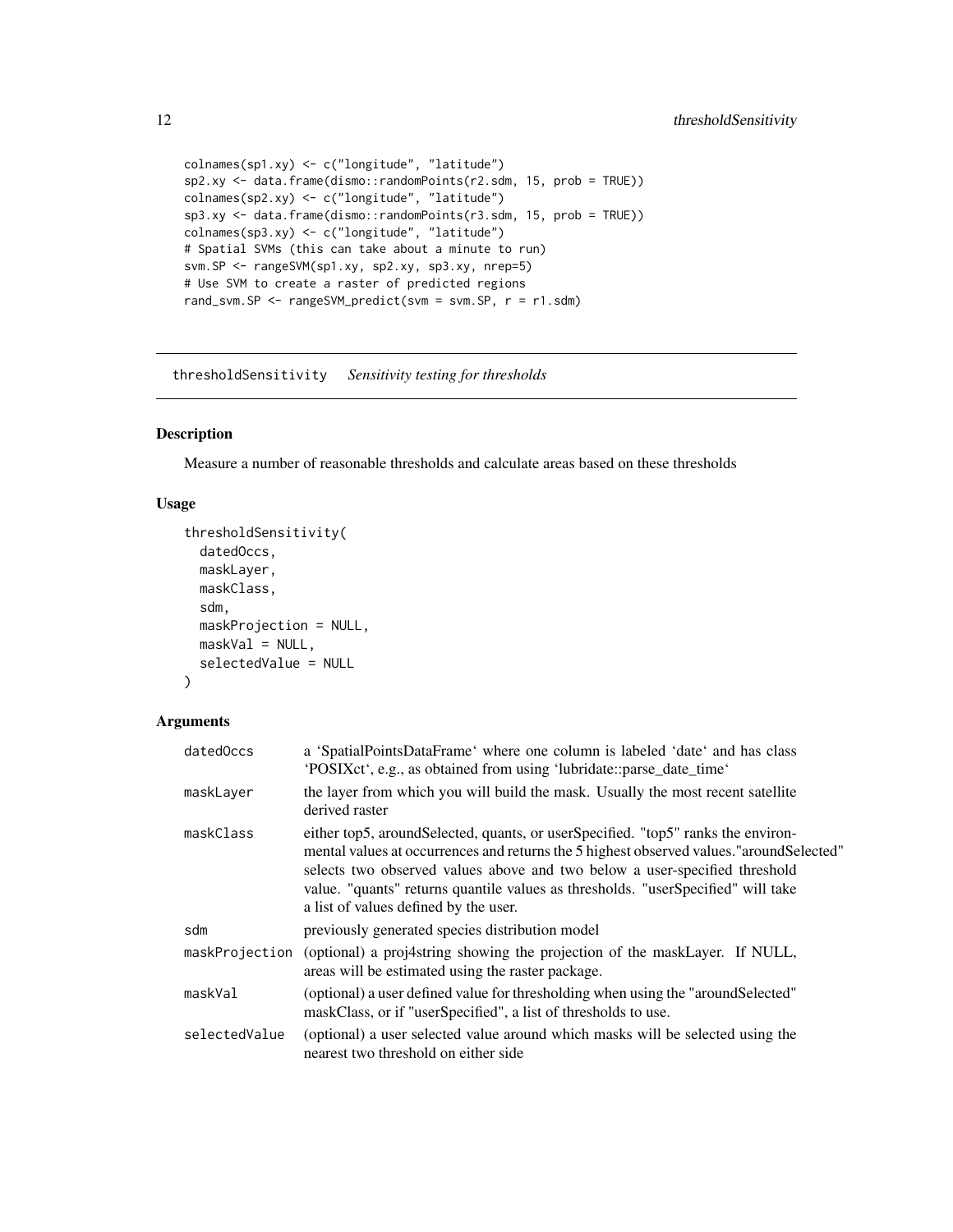#### thresholdSensitivity 13

#### Details

See Examples.

#### Value

returns a list containing two items. The first is a rasterstack of the masked distributions. The second item is a table of thresholds and areas

#### Author(s)

Peter Galante <pgalante@amnh.org>